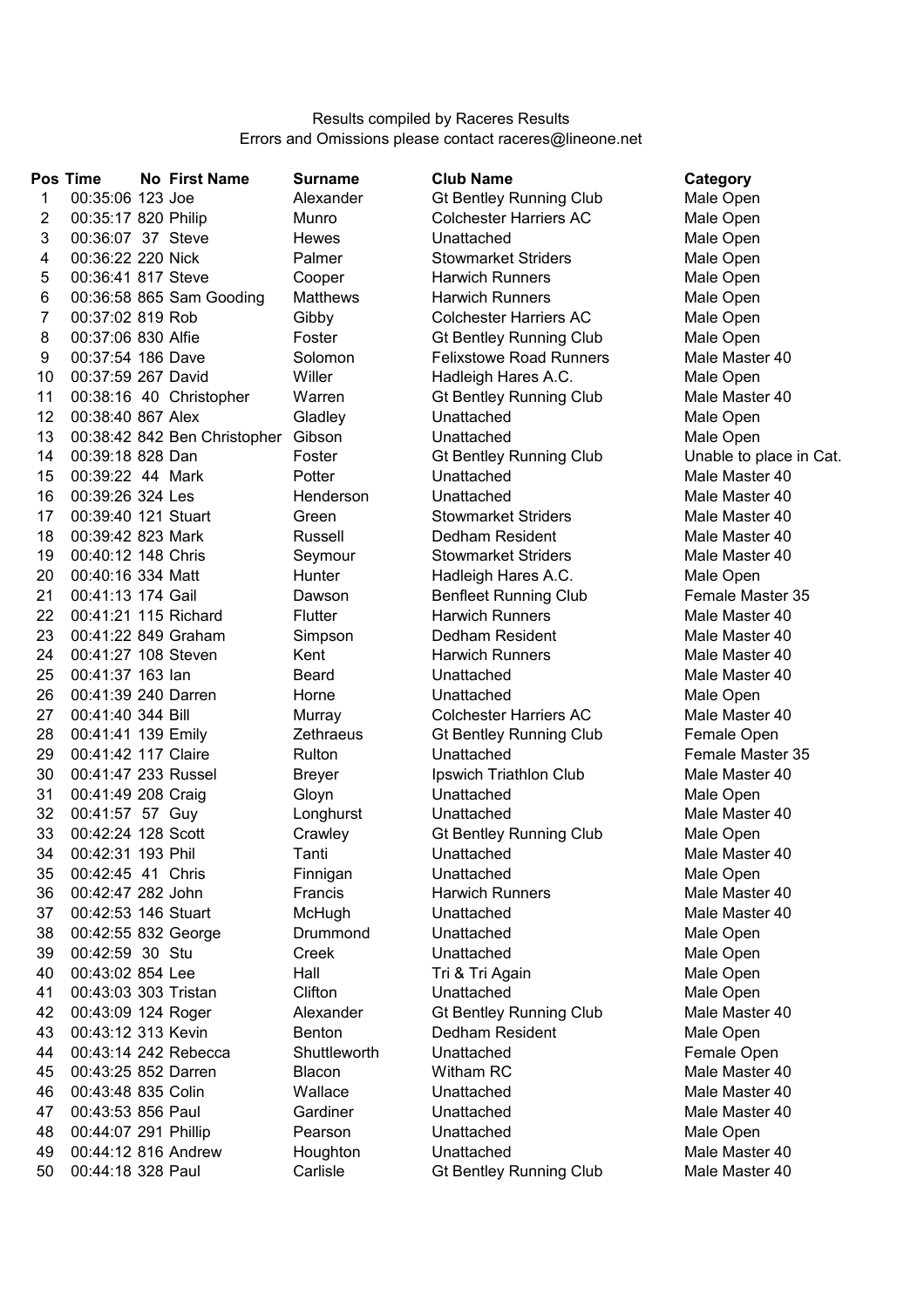52 00:44:22 314 Nicola Springfield Striders AC Female Master 35 53 00:44:27 829 Anthony Egan Unattached Unable to place in Cat. 54 00:44:30 200 Stephen Hatton St Edmund Pacers Male Master 40 55 00:44:32 824 James Unattached Unable to place in Cat. 56 00:44:34 34 Jason Dedham Resident Male Master 40 57 00:44:40 348 Simon Wiggins Felixstowe Road Runners Male Master 40 58 00:44:43 178 Mark Baker Colchester Harriers AC Male Master 40 59 00:44:45 285 Martin Dempsey Unattached Male Master 40 60 00:44:49 161 Richard Unattached Male Open 61 00:44:50 270 Mark Watts St Edmund Pacers Male Master 40 62 00:44:53 318 Emma Watts St Edmund Pacers Female Open 63 00:44:55 64 Francis Unattached Male Open 64 00:44:58 254 Daniel Leach Unattached Male Open 65 00:45:02 276 Richard Clarke Dedham Resident Male Master 40 66 00:45:03 301 Martin Unattached Male Open 67 00:45:20 69 Alex Wells Unattached Female Open 68 00:45:21 274 Michael Allen Unattached Male Open 69 00:45:24 853 Colin Fisher Tri & Tri Again Male Open 70 00:45:29 252 Mick Cocker Unattached Unattached Male Master 55 71 00:45:30 79 Gary **Pearson** Unattached Male Master 40 72 00:45:33 342 Russell Hawkes Colchester Traditional Karate Male Master 40 73 00:45:34 106 Catherine Johnson Unattached Female Master 35 74 00:45:38 182 Harry Moss Unattached Male Open 75 00:45:41 32 Ashley Colchester Traditional Karate Male Open 76 00:45:43 80 Timothy Green Unattached Male Open 77 00:45:43 871 Richard Folkerd Unattached Unattached Male Open 78 00:45:50 211 Phil Pearce Unattached Male Open 79 00:45:57 844 Karl Fisher Unattached Male Open 80 00:46:01 18 Gary Hopkins New Eltham Joggers Male Master 40 81 00:46:02 222 Stuart Hunt Hunt Hadleigh Hares A.C. Male Open 82 00:46:03 256 Trevor Fulcher Unattached Unattached Male Master 40 83 00:46:15 157 Chris **Barrow** Unattached Male Master 40 84 00:46:18 258 Kevin James Gt Bentley Running Club Male Master 55 85 00:46:39 822 Dave Vaughan St Edmund Pacers Male Master 55 86 00:46:42 67 Martin Unattached Male Open 87 00:46:43 27 Rosemary Foster Chattached Character S5 Eemale Master 35 88 00:46:43 298 Kieran Maloney Unattached Male Open 89 00:46:48 181 Joshua Moss Unattached Male Open 90 00:46:50 172 Rachel Jarvis Harwich Runners Female Master 35 91 00:46:51 227 david Grimshaw Unattached Male Master 55 92 00:46:52 214 Nicholas Woolett Unattached Male Male Master 40 93 00:46:57 341 Jim Smith Colchester Traditional Karate Male Open 94 00:47:01 818 Richard Soer St Edmund Pacers Male Master 55 95 00:47:02 127 Val Naylor Sutton in Ashfield Harriers Female Master 50 96 00:47:02 861 Mary Gatehouse Female Master 35 London Heathside AC 97 00:47:03 251 Ben Power Unattached Male Open 98 00:47:16 866 Stephen Shaw Felixstowe Road Runners Male Master 40 99 00:47:23 335 Andrew Thomas Unattached Unattached Male Master 40 100 00:47:29 821 Richard Manning Unattached Male Open 101 00:47:31 169 Crouch Unattached Male Open Olly 102 00:47:35 337 Martin Lodge Unattached Unattached Male Master 40 103 00:47:36 262 Davies Unattached Male Open Leuan 104 00:47:36 223 Steve Hunt Hadleigh Hares A.C. Male Open

Pyle Hatton **Triblev Skelton** Garrard Pardoe **Culpeck Hawkes** Carden Folkerd Pearce Fulcher Boaler Maloney Grimshaw **Woolett** Soer

51 00:44:18 82 Matthew Coates Unattached Male Open Tri & Tri Again Hadleigh Hares A.C.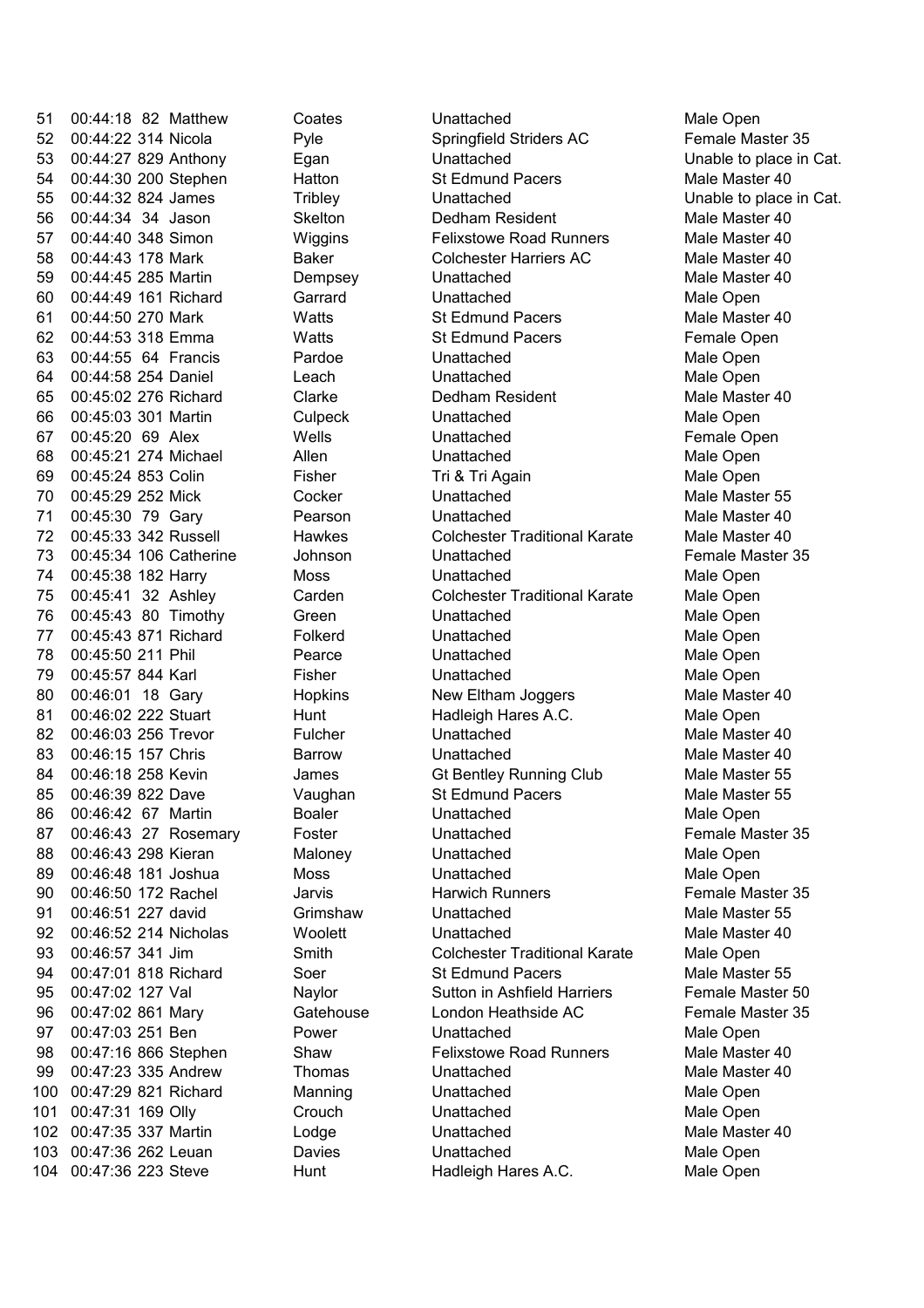105 00:47:43 212 Rachel Madders Unattached Chenale Open 106 00:47:45 151 Barry Shaw Unattached Male Open 107 00:47:47 55 Laura Brooks Unattached Female Open 108 00:47:50 31 Clare Adams Colchester Harriers AC Female Master 35 109 00:47:53 345 David Lissmore Unattached Unattached Male Master 40 110 00:48:07 265 Ross Belcher Unattached Unattached Male Open 111 00:48:09 153 Joe Stevens Unattached Male Open 112 00:48:11 236 Paul Crowson Harwich Runners Male Master 40 113 00:48:16 286 Shaun North North Unattached Male Open 114 00:48:19 98 Benjamin Price Dedham Resident Male Open 115 00:48:23 216 Ian Lewis Unattached Male Open 116 00:48:27 280 Ben Green Dedham Resident Male Open 117 00:48:31 248 Paul Jennings Unattached Male Master 40 118 00:48:41 20 Neil Watts Dedham Resident Male Open 119 00:48:41 25 Alistair Dixon Unattached Female Master 50 120 00:48:46 320 Emily Gooderham St Edmund Pacers Female Open 121 00:48:46 319 Ian Cooderham St Edmund Pacers Male Master 40 122 00:48:49 317 Anthony Varela Chattached Unattached Male Master 40 123 00:48:52 58 Mike Rigin Chattached Unattached Male Master 40 124 00:48:53 59 Magdalena Unattached Female Open 125 00:49:04 190 Rob Hadgraft Tiptree Road Runners Male Master 55 126 00:49:07 315 Dan Mumphries Unattached Male Open 127 00:49:15 131 Mark Johnson Unattached Male Open 128 00:49:21 191 Helen Alexander Little Baddow Ridge Runners Female Open 129 00:49:28 243 Darren Blaker Unattached Unattached Male Master 40 130 00:49:46 845 Emma Unattached Female Open 131 00:49:47 93 Carla **Holroyd** Harwich Runners Female Master 50 132 00:49:48 26 Mick **Poulter** Witham RC Male Master 55 133 00:49:49 206 Toby Milne Unattached Male Open 134 00:49:50 299 Karen Skene Gt Bentley Running Club Female Master 35 135 00:49:51 232 Rob Sweeney Unattached Male Open 136 00:49:56 263 Steve Unattached Male Master 40 137 00:50:03 247 Peter Rutherford Unattached Male Master 40 138 00:50:07 160 Paul Flood Serpentine Running Club Male Master 40 139 00:50:07 45 Mike Foster Chattached Unattached Male Open 140 00:50:08 14 William Robertson Sphinx AC Male Open 141 00:50:15 60 Ashley Millins Unattached Unattached Male Open 142 00:50:15 19 Barry Martin Gt Bentley Running Club Male Master 40 143 00:50:16 87 Colin Short Witham RC Male Master 40 144 00:50:20 325 Jeny Allan Thrift Green Trotters Female Open 145 00:50:25 230 Susan Bloomfield Stowmarket Striders Female Master 35 146 00:50:26 253 Richard Nolan Unattached Male Open 147 00:50:27 107 Paul Maskell Leigh-on-Sea Striders Male Master 55 148 00:50:27 310 Mark Unattached Male Master 40 149 00:50:31 111 Veronica Manly Eastern Veterans AC Female Master 50 150 00:50:35 872 Tim Unattached Male Master 40 151 00:50:44 63 James Burrows Unattached Male Open 152 00:50:45 22 James Unattached Female Open Dinny 153 00:50:45 23 Neil Shaw Unattached Male Open 154 00:50:52 109 Justin Unattached Male Master 40 155 00:50:53 171 Michael Simmons Gt Bentley Running Club Male Master 40 156 00:50:55 51 Richard Mabbitt Manual Unattached Male Male Master 40 157 00:51:02 49 Ian Unattached Male Master 40 158 00:51:12 340 Mark Pearson Pitsea Running Club Male Master 40

Lissmore Belcher Crowson Gooderham Gooderham Varela **Rigin** Urbanska **Humphries** Blaker Benyon Holroyd Poulter Skene Perrett Willins Maskell Finbow Boud **Westall Mabbitt** Bown

**Tiptree Road Runners** Pitsea Running Club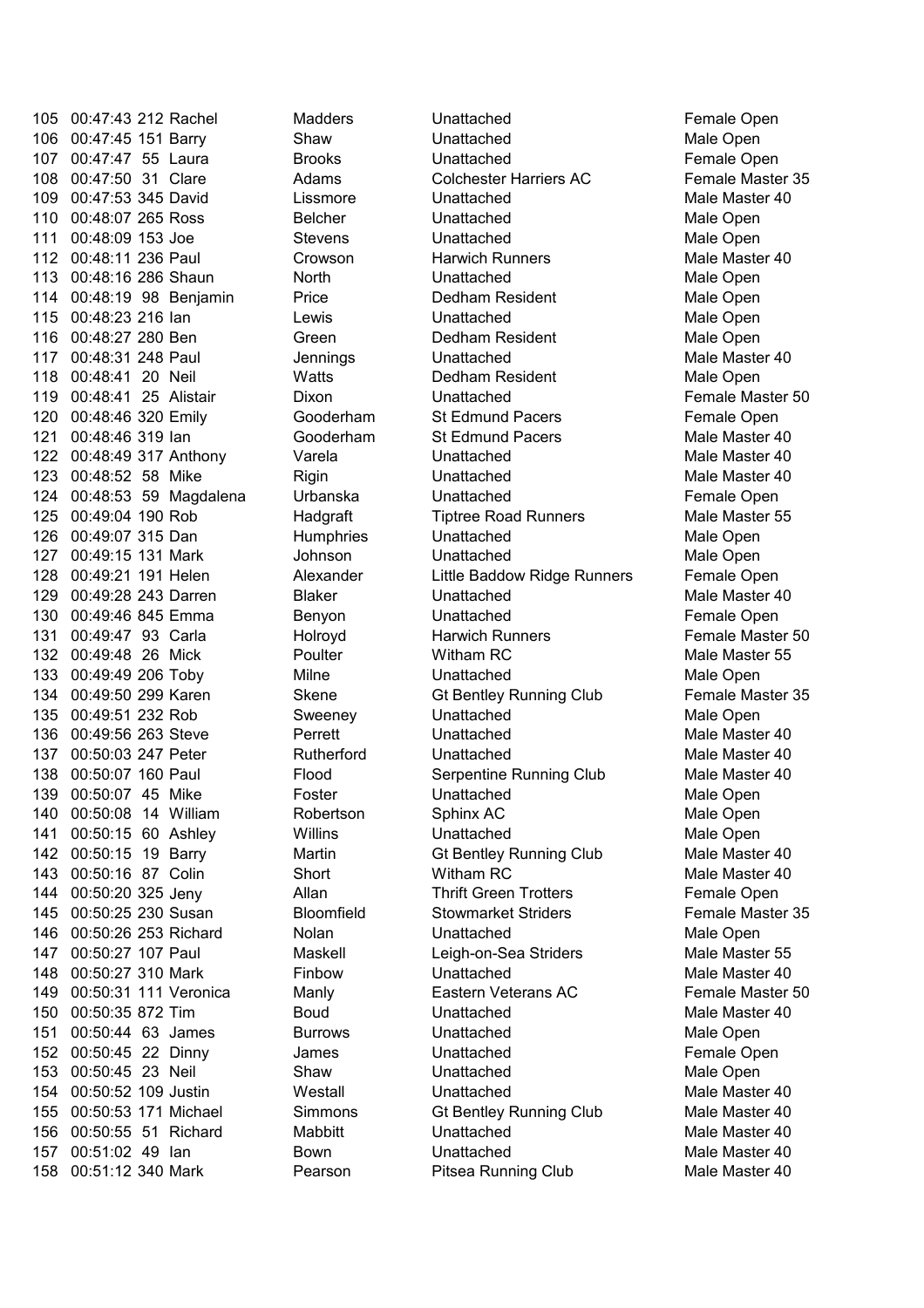00:51:23 300 Unattached Female Master 35 00:51:24 225 Gavin Francis Colchester Traditional Karate Male Open 162 00:51:27 855 Emma Fisher Fisher Fri & Tri Again Female Open 00:51:33 173 James Dedham Resident Male Master 40 00:51:36 129 Laura Leigh-on-Sea Striders Female Open 165 00:51:40 119 Lindsay Limb Sutton in Ashfield Harriers Female Master 50 166 00:51:49 848 Stephen Murphy Unattached Male Male Master 40 00:51:55 302 Brett Unattached Male Open 168 00:51:58 349 Oliver Vargas Unattached Unattached Male Open 00:52:09 104 Ken Unattached Male Master 55 00:52:09 179 Kate Saunders Unattached Female Master 35 171 00:52:10 311 Lee Doughty Unattached Male Master 40 172 00:52:12 264 Paul Catmull Unattached Unattached Male Master 40 00:52:13 293 James Unattached Male Open 00:52:17 862 Bridget Gatehouse Unattached Female Master 35 175 00:52:19 125 Elizabeth Eastaugh Unattached Communist Chemale Open 176 00:52:24 202 Patrick Connery Unattached Male Open 00:52:24 837 Mel Seeley Unattached Unable to place in Cat. 00:52:39 838 James Ward Unattached Male Open 179 00:52:41 94 Jon Bishop Unattached Male Master 40 180 00:52:42 237 Steve Muffett Unattached Unattached Male Master 40 181 00:52:42 149 Leanne Webb Unattached Female Open 00:52:46 338 Maria Ward Unattached Female Open 00:52:46 306 Ellie Foster Unattached Female Open 00:52:47 305 Charlotte Taylor Unattached Female Open 185 00:52:56 183 Richard Moss Moss Unattached Male Master 40 00:52:56 167 Withdrawn Unattached Unable to place in Cat. 187 00:53:03 166 Jessica Lampon Unattached Chemale Open 00:53:19 255 James Unattached Male Open 00:53:21 322 Rebecca Johnson Unattached Female Open 00:53:35 281 Lauren Walker Dedham Resident Female Open 191 00:53:36 278 Katrina Couffey Chattached Unattached Female Open 00:53:37 870 Claire Wells Unattached Female Open 00:53:37 187 Trevor Male Master 40 194 00:53:39 188 Nicola Mason Benfleet Running Club Female Master 35 00:53:39 836 Jon Unattached Male Open 00:53:41 289 Craig Barker Unattached Male Open 197 00:53:48 170 Marion Simmons Gt Bentley Running Club Male Master 40 198 00:53:56 196 Louise **Harmourth** Harwich Runners Female Master 35 00:53:59 827 Jenny Wilson Unattached Female Master 35 00:54:05 66 Joanna Unattached Female Open 00:54:10 288 Thomas Munson Unattached Male Open 00:54:11 159 Victoria Stone Unattached Female Master 35 203 00:54:12 272 Atikul Hussain Unattached Male Master 40 00:54:17 135 Nikki Osborne Unattached Female Master 35 00:54:17 326 John Allen Unattached Male Open 00:54:18 843 William Morrison Unattached Male Master 55 207 00:54:20 110 David Levans Felixstowe Road Runners Male Master 40 209 00:54:35 105 Peter Wood Unattached Unattached Male Master 40 00:54:36 175 Romany Foster Unattached Female Master 35 00:54:36 90 Daisy Leverton Unattached Female Open 00:54:40 210 Sue Bedford Unattached Female Master 35 208 00:54:26 329 Lex

Lakey Wilbraham **McHugh** Bayless **Gilbev Catmull** Mitchel **Eastaugh Connery** Muffett Lampon Aylott Duffey Dearden Papworth Boaler Levans

159 00:51:20 250 Daniel Wilkinson Unattached Male Open Carlisle **208 Carlisle** Gt Bentley Running Club Male Master 55 Tri & Tri Again Sutton in Ashfield Harriers **Benfleet Running Club** Benfleet Running Club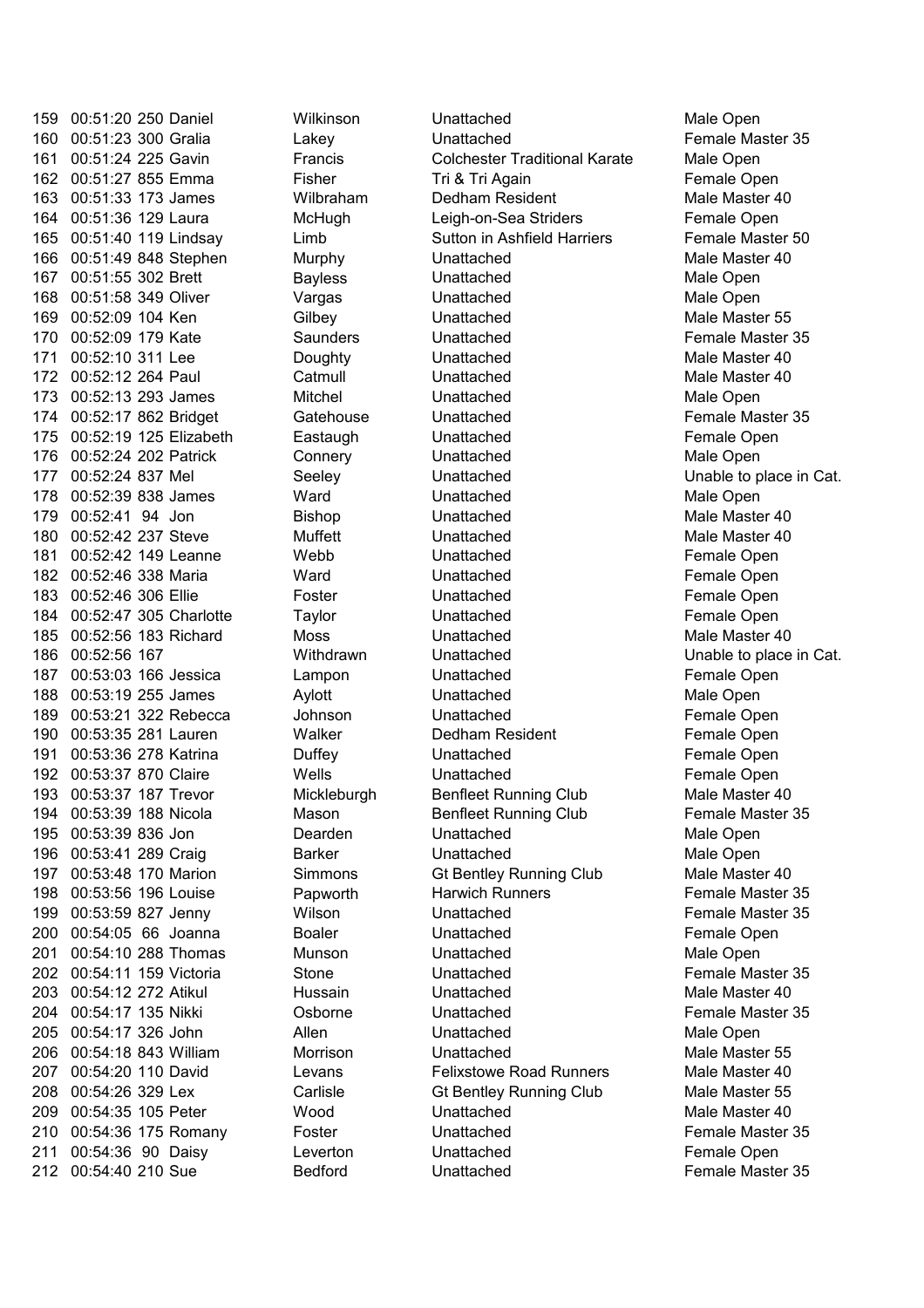00:54:40 863 Paul Unattached Unable to place in Cat. 00:54:47 864 Steve Unattached Male Master 40 215 00:54:48 152 Andrew Stevens Unattached Unattached Male Master 40 00:54:48 841 Hannah Chapman Unattached Female Open 217 00:54:54 228 Jemma Graves Unattached Female Open 218 00:54:57 234 Paul Kerrison Harwich Runners Male Master 40 00:54:57 857 Male Master 40 Grahame Walkingshaw Haddington & E Lothian Pace. 220 00:54:59 201 Reg Misher Unattached Unattached Male Master 40 221 00:55:02 1 Geraint Mhite **Unattached** Unattached Male Open 222 00:55:02 2 Hugh White Unattached Male Master 40 223 00:55:09 133 Philip Contracted Unattached Unattached Male Master 40 00:55:16 100 Jamie Unattached Male Open 00:55:26 143 Becky Barnes Witham RC Female Open 226 00:55:28 86 Trevor Aldis Unattached Female Master 35 227 00:55:33 29 Robert Brown Unattached Unattached Male Master 40 00:55:37 92 Greg Wood Unattached Male Open 00:55:37 91 Tim Unattached Male Open 00:55:43 296 Sophie Bloomfield Unattached Female Open 00:55:47 130 Siobhan Clarke Unattached Female Master 35 232 00:55:48 7 Timothy Davis Unattached David Unattached Male Master 40 00:55:49 846 Rebecca Unattached Female Master 35 00:55:49 13 Pip Unattached Female Open 235 00:55:51 192 Sean Pope Unattached Unattached Male Master 40 00:55:52 268 Mark Dedham Resident Male Master 40 237 00:55:54 147 Richard Cvenington Unattached Male Open 00:55:59 213 Samantha Unattached Female Master 35 00:56:25 273 Ali Ross Unattached Female Master 35 00:56:33 304 Rupert Taylor Unattached Male Open 00:56:43 56 Daisy Martin Unattached Female Open 00:56:51 226 Andrea Friend Stowmarket Striders Female Master 35 243 00:56:56 4 Rachel Clutterham Unattached **Female Open**  00:56:57 97 Graham Williams Unattached Male Open 245 00:56:57 346 Roger Griffiths Unattached Male Master 55 00:57:04 221 Debbie Jarvis Unattached Female Master 35 00:57:05 868 Michelle Hughes Unattached Female Open 00:57:10 141 Roy Bird Unattached Male Open 249 00:57:11 238 Emma Foley Chattached Female Open 00:57:18 217 Liz White Unattached Female Master 50 251 00:57:30 231 Christine Hall Stowmarket Striders Female Master 50 00:57:32 205 Brian Swift Unattached Male Master 55 253 00:57:32 309 Susan Thomas Gt Bentley Running Club Female Master 35 254 00:57:32 308 Clive Thomas Gt Bentley Running Club Male Master 40 00:57:34 294 Maria Unattached Female Master 50 00:57:35 155 Unattached Female Open 00:57:36 204 Jane Swift Unattached Female Master 35 00:57:43 229 Laura Stowmarket Striders Female Master 35 00:57:47 831 Richard Wilkins Unattached Male Open 00:57:55 290 Lucy Felixstowe Road Runners Female Open 00:57:59 269 Lou Unattached Female Open 262 00:58:04 48 Phillip Vaughan-Williams Unattached Male Open 00:58:07 65 Mark Dedham Resident Male Master 40 00:58:20 840 Gavin Peck Dedham Resident Male Open 00:58:24 28 Emma Unattached Female Master 35 00:58:25 235 Clare Harwich Runners Female Open

Miliad Pepperell Kerrison Benfield Rodwell Aldis **Preece** Willson Hamer Ranson **Ovenington Woollett** Clutterham **Griffiths** Cheaveau Missen Arfi **McAlpine** Allport **Simons** Rixon McKenna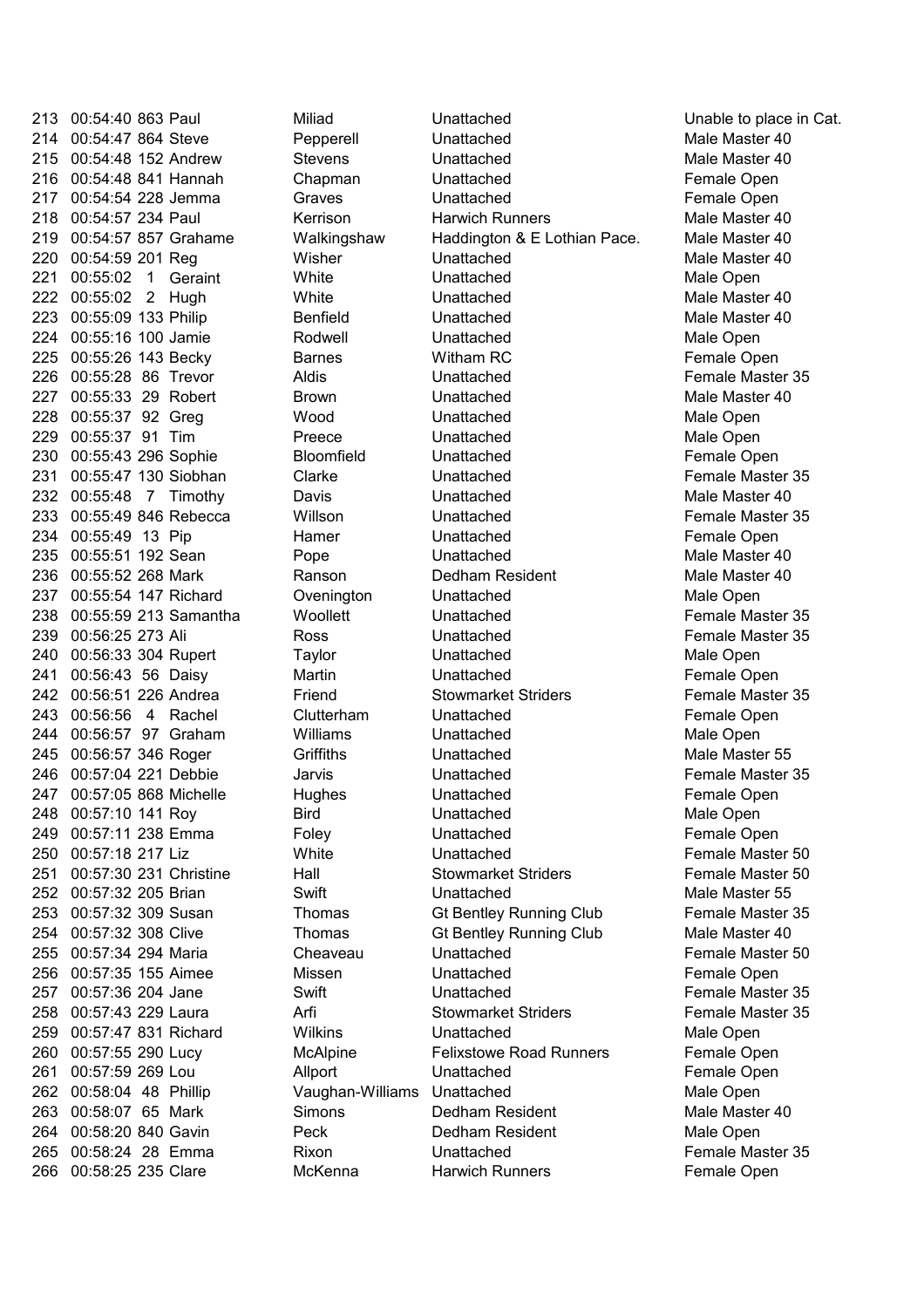320 01:05:54 6 Nicola Chambers Unattached Female Master 35

Gooderham Rayner Howlett Hynes Parkins Farnsworth Bhuyan Sambrook **Biggin** Appleby Dunstone Dunstone Loaring Toomer Finnigan **Chegwin Turco** Youd Sorrell

 00:58:27 180 Tara Corbett Unattached Female Master 35 00:58:35 815 John Voss Unattached Male Master 40 269 00:58:49 321 Jessica Gooderham St Edmund Pacers Female Open 00:58:56 219 Tracy McKenzie Unattached Female Master 35 271 00:59:02 851 Martin Fuller Felixstowe Road Runners Male Master 40 272 00:59:05 350 Darren Sell Sell Unattached Male Master 40 00:59:09 95 Gary Booker Unattached Male Open 00:59:37 54 Martin Turner Unattached Male Open 00:59:41 17 Catherine Warner Unattached Female Open 00:59:55 168 Miranda Harwich Runners Female Master 35 00:59:55 177 Sandra Hill Unattached Female Master 35 278 00:59:55 339 Kathryn Summer Hadleigh Hares A.C. Female Master 35 00:59:56 15 Suzanne Miller Unattached Female Open 00:59:57 150 Anne Oliver Felixstowe Road Runners Female Master 50 01:00:03 50 Karen Unattached Female Master 35 01:00:04 134 Maria Unattached Female Master 35 01:00:05 332 Teresa Unattached Female Master 50 01:00:07 327 Rebecca Brice Unattached Female Open 01:00:07 312 Vicki Doughty Unattached Female Master 35 01:00:18 158 Felixstowe Road Runners Unable to place in Cat. 01:00:22 295 Edward Bloomfield Unattached Male Master 55 01:00:29 16 Anne Warner Unattached Female Master 50 01:00:47 249 Doreen Hewett Dedham Resident Female Master 50 290 01:00:48 839 Martin Winter Die Eiszapfen Male Master 40 291 01:01:40 271 Dinesh Bhuyan Unattached Male Master 55 292 \ 01:01:55 875 Bev Hudson Dedham Resident Female Master 35 01:01:55 850 Katie Dedham Resident Female Master 35 294 01:02:32 68 Clare Bennett-White Unattached Female Master 35 01:02:43 85 Karen Unattached Female Master 35 01:03:17 140 Jean Unattached Female Master 50 297 01:03:18 8 Sam Davis Unattached Male Open 298 01:03:24 336 Begona Bushell Unattached Female Master 35 01:03:37 75 O'Neill Unattached Female Master 35 Dolina 300 01:03:37 74 Doug C'Neill Unattached Unattached Male Master 40 01:03:40 259 Sally Unattached Female Master 35 01:03:41 260 Derek Unattached Male Master 40 303 01:03:49 869 Eleanor Loaring Unattached The Female Open 01:04:00 114 Lisa Dalton Unattached Female Master 35 305 01:04:02 246 Gary Egan Chattached Unattached Male Master 40 01:04:04 88 Adam Unattached Male Open 307 01:04:09 35 Kevin Finnigan Unattached Male Master 55 01:04:10 825 Eddy Unattached Female Open 309 01:04:10 826 Carlo Carlo Curco Cunattached Unattached Male Master 40 01:04:12 275 Unattached Male Open Niranjan Das 311 01:04:26 307 Anneli Ostler Unattached Female Open 312 01:04:52 165 Lesley-Anne Perry Grange Farm & Dunmow Runners Female Open 313 01:04:53 164 Nick Perry Grange Farm & Dunmow Runners Male Master 40 01:05:06 39 Eleanor Unattached Female Open 01:05:29 9 Sue Gt Bentley Running Club Female Master 35 01:05:29 118 Sarah Harris Unattached Female Master 35 317 01:05:44 287 Alice The Young Hadleigh Hares A.C. Female Open 01:05:52 347 Carla Wiggins Felixstowe Road Runners Female Open 01:05:53 5 Neil Chambers Team Active Male Open Hadleigh Hares A.C. Die Eiszapfen Hadleigh Hares A.C.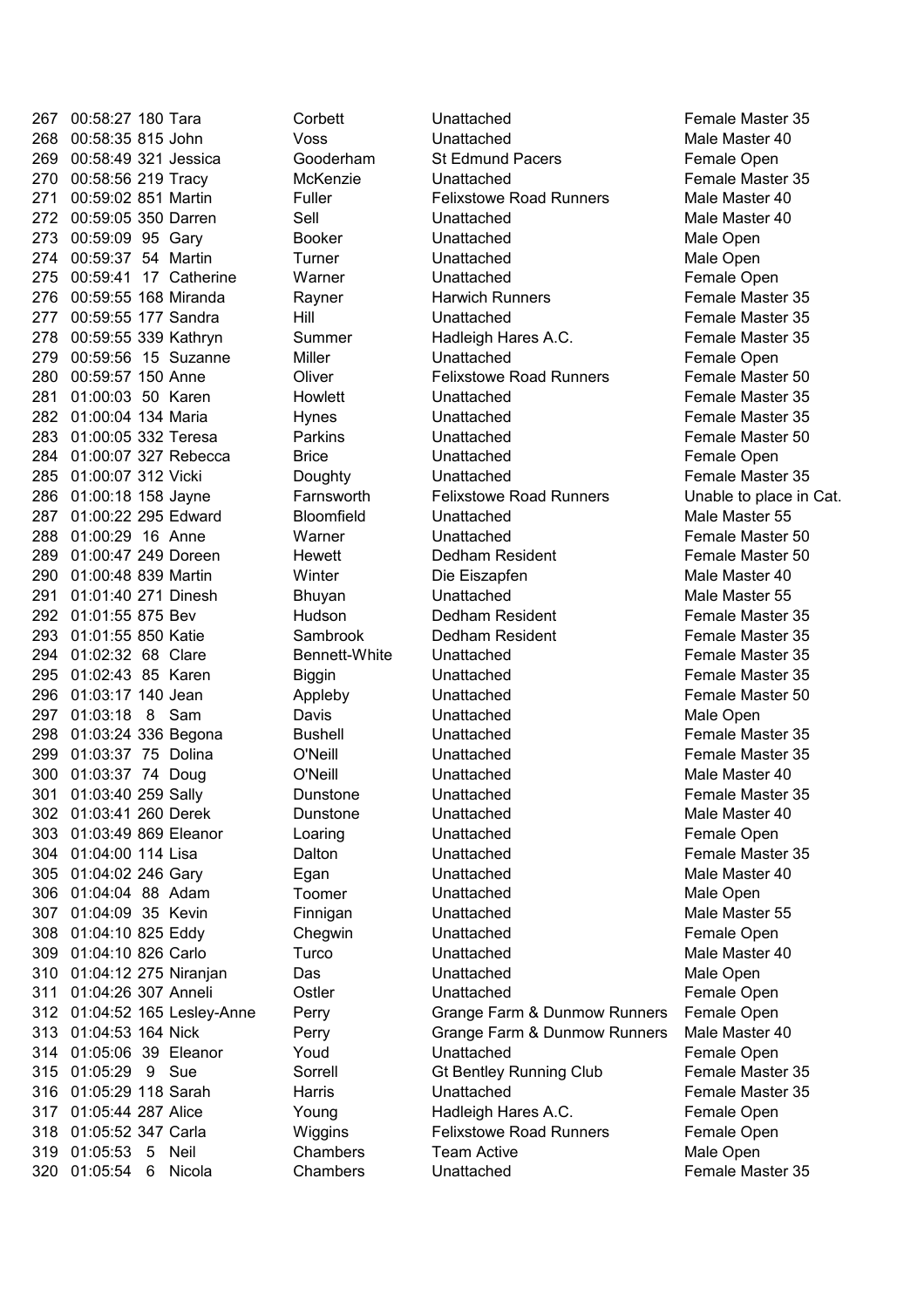321 01:06:15 47 Summers Unattached Female Open Lynsey 322 01:06:21 858 Rose Female Maskey-Jones Female Master 35 323 01:07:09 323 Rory Marriott Barking Road Runners Male Master 40 324 01:07:43 333 Laura Riley Unattached Female Open 325 01:08:21 78 Sharon Robinson Unattached Female Master 35 326 01:08:59 154 Miranda Acres Unattached Female Master 35 327 01:09:03 198 Martin Unattached Female Open Kathyrn 328 01:09:07 874 Sandra James Gt Bentley Running Club Female Master 50 329 01:09:18 261 David Warwick Unattached Unattached Male Master 55 330 01:09:24 292 Ian Pearson Unattached Male Open 331 01:10:19 860 Cindy Unattached Female Master 35 332 01:10:21 859 Gary Merrell Unattached Unattached Male Master 40 333 01:10:36 279 Ryan Unattached Male Open 334 01:12:04 33 Mythill Malam Nalam Ipswich JAFFA Female Master 35 335 01:12:37 195 Williams Unattached Female Master 50 Yanna 336 01:12:37 194 David Williams Unattached Unattached Male Master 40 337 01:13:37 46 Lisa Ray Dedham Resident Female Master 35 338 01:17:51 73 Jennie Unattached Female Open 339 01:17:51 72 Peter Unattached Male Master 55 340 01:18:45 43 Claire **Standall Bardsley** Stowmarket Striders Female Master 35 341 01:18:56 185 Jane Duo Unattached Female Master 35 342 01:18:57 199 Alison Unattached Female Master 35 343 01:18:57 184 Dominic Duo Unattached Male Master 40 344 01:20:08 189 Harolb Bennett Felixstowe Road Runners Male Master 55 345 01:21:30 89 Whitney Thompson Unattached Female Open dns/dnf 3 Dominic Turner Male Sudbury Joggers Male Master 40 76 Jonathan Unattached Male Open dns/dnf Harkin dns/dnf 101 Kayleigh Murfet **Chattached** Chattached **Female Open** dns/dnf 102 Philip **Male Master Active Rutter** Male Master 40 dns/dnf dns/dnf dns/dnf dns/dnf dns/dnf dns/dnf dns/dnf 38 John dns/dnf dns/dnf dns/dnf dns/dnf dns/dnf dns/dnf dns/dnf dns/dnf dns/dnf dns/dnf dns/dnf dns/dnf dns/dnf  $d$ ns/dnf  $103$  Susan  $d$ ns/dnf 112 Neil dns/dnf 113 Sue dns/dnf dns/dnf 120 Charyn

Merrell Merrell Laubscher Nalam Denman **McQuillen** Bardsley Hosking

10 Withdrawn Unattached Unable to place in Cat. 11 **1** Withdrawn Unattached Unable to place in Cat. 12 Withdrawn Unattached Unable to place in Cat. 21 Withdrawn Unattached Unable to place in Cat. 24 Withdrawn Unattached Unable to place in Cat. 36 Thomas Reeve **Unattached** Male Open Squirrell Stowmarket Striders Male Master 55 42 Lara Townsend Gt Bentley Running Club Female Master 35 52 Philip Shirley Unattached Male Master 55 53 Simon Lee Unattached Male Master 40 61 Withdrawn Unattached Unable to place in Cat. 62 Withdrawn Unattached Unable to place in Cat. 70 Claire **Nash** Unattached **Female Open** 71 Withdrawn Unattached Unable to place in Cat. 77 Withdrawn Unattached Unable to place in Cat. 81 Withdrawn Unattached **Unable to place in Cat.** 83 Tracey Bate Bate Unattached **Female Master 35** 84 Lisa Shelley Unattached **Female Master 50** 96 Withdrawn Unattached Unable to place in Cat. 99 Michelle Cooper Unattached Female Master 35 103 Sebborn Chattached Charles Temale Master 50 Wray **112 Unattached** Male Open **113 View Victor Unattached Contract Contract Female Master 35** 116 Michael Turner Unattached Male Master 40 120 White **Unattached White Unattached Female Open Tiptree Road Runners**